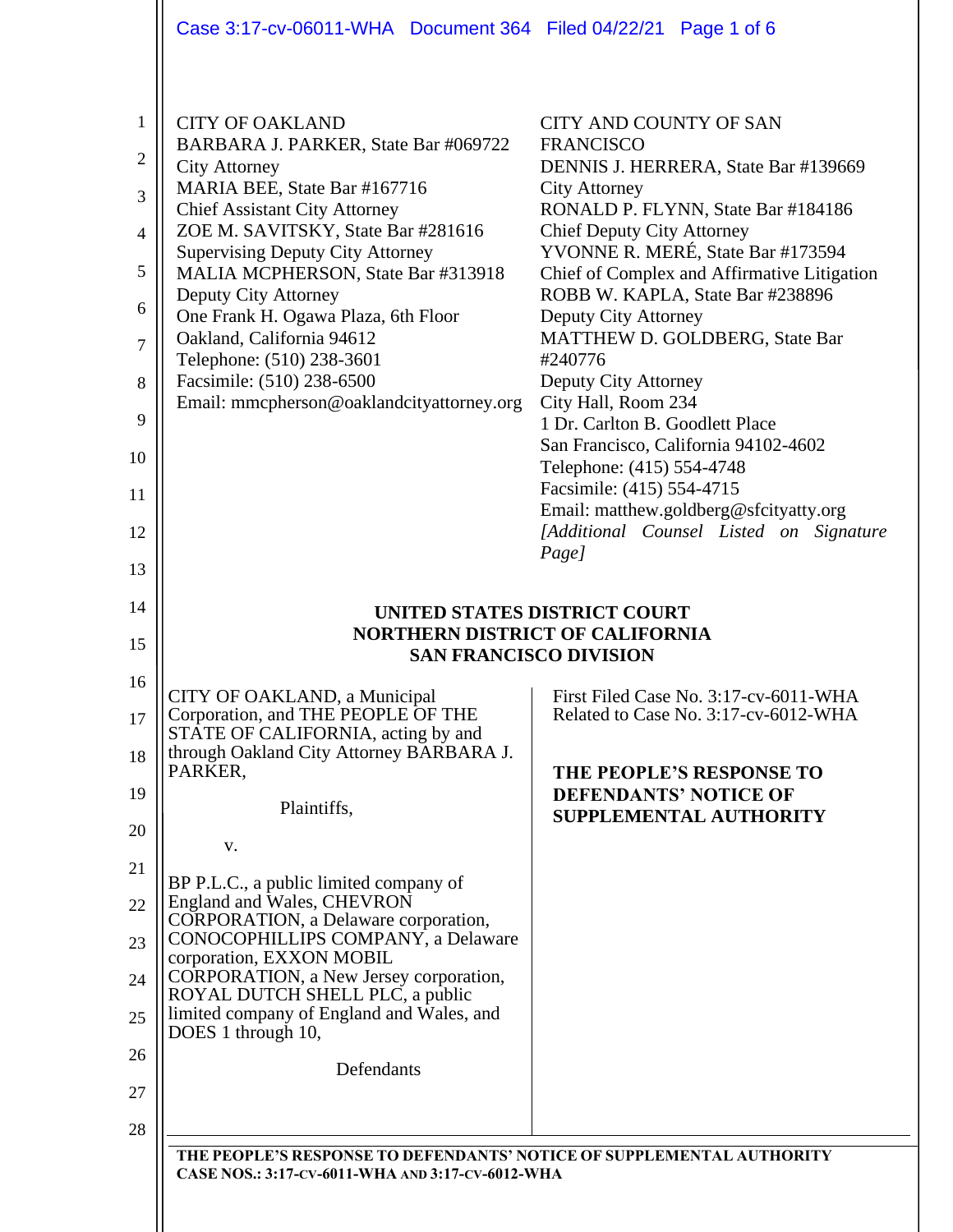|                | Case 3:17-cv-06011-WHA Document 364 Filed 04/22/21 Page 2 of 6                                                            |  |  |  |  |  |  |
|----------------|---------------------------------------------------------------------------------------------------------------------------|--|--|--|--|--|--|
|                |                                                                                                                           |  |  |  |  |  |  |
| $\mathbf{1}$   | <b>CITY AND COUNTY OF SAN</b><br>Case No. 3:17-cv-6012-WHA<br>FRANCISCO, a Municipal Corporation, and                     |  |  |  |  |  |  |
| $\overline{2}$ | THE PEOPLE OF THE STATE OF<br>CALIFORNIA, acting by and through the San                                                   |  |  |  |  |  |  |
| 3              | Francisco City Attorney DENNIS J.                                                                                         |  |  |  |  |  |  |
| $\overline{4}$ | HERRERA,                                                                                                                  |  |  |  |  |  |  |
| 5              | Plaintiffs,                                                                                                               |  |  |  |  |  |  |
| 6              | V.                                                                                                                        |  |  |  |  |  |  |
| $\tau$         | BP P.L.C., a public limited company of                                                                                    |  |  |  |  |  |  |
| 8              | England and Wales, CHEVRON<br>CORPORATION, a Delaware corporation,                                                        |  |  |  |  |  |  |
| 9              | CONOCOPHILLIPS COMPANY, a Delaware<br>corporation, EXXON MOBIL                                                            |  |  |  |  |  |  |
| 10             | CORPORATION, a New Jersey corporation,<br>ROYAL DUTCH SHELL PLC, a public                                                 |  |  |  |  |  |  |
| 11             | limited company of England and Wales, and<br>DOES 1 through 10,                                                           |  |  |  |  |  |  |
| 12             |                                                                                                                           |  |  |  |  |  |  |
| 13             | Defendants.                                                                                                               |  |  |  |  |  |  |
| 14             |                                                                                                                           |  |  |  |  |  |  |
| 15             |                                                                                                                           |  |  |  |  |  |  |
| 16             |                                                                                                                           |  |  |  |  |  |  |
| 17             |                                                                                                                           |  |  |  |  |  |  |
| 18<br>19       |                                                                                                                           |  |  |  |  |  |  |
| 20             |                                                                                                                           |  |  |  |  |  |  |
| 21             |                                                                                                                           |  |  |  |  |  |  |
| 22             |                                                                                                                           |  |  |  |  |  |  |
| 23             |                                                                                                                           |  |  |  |  |  |  |
| 24             |                                                                                                                           |  |  |  |  |  |  |
| 25             |                                                                                                                           |  |  |  |  |  |  |
| 26             |                                                                                                                           |  |  |  |  |  |  |
| 27             |                                                                                                                           |  |  |  |  |  |  |
| 28             |                                                                                                                           |  |  |  |  |  |  |
|                | THE PEOPLE'S RESPONSE TO DEFENDANTS' NOTICE OF SUPPLEMENTAL AUTHORITY<br>CASE NOS.: 3:17-CV-6011-WHA AND 3:17-CV-6012-WHA |  |  |  |  |  |  |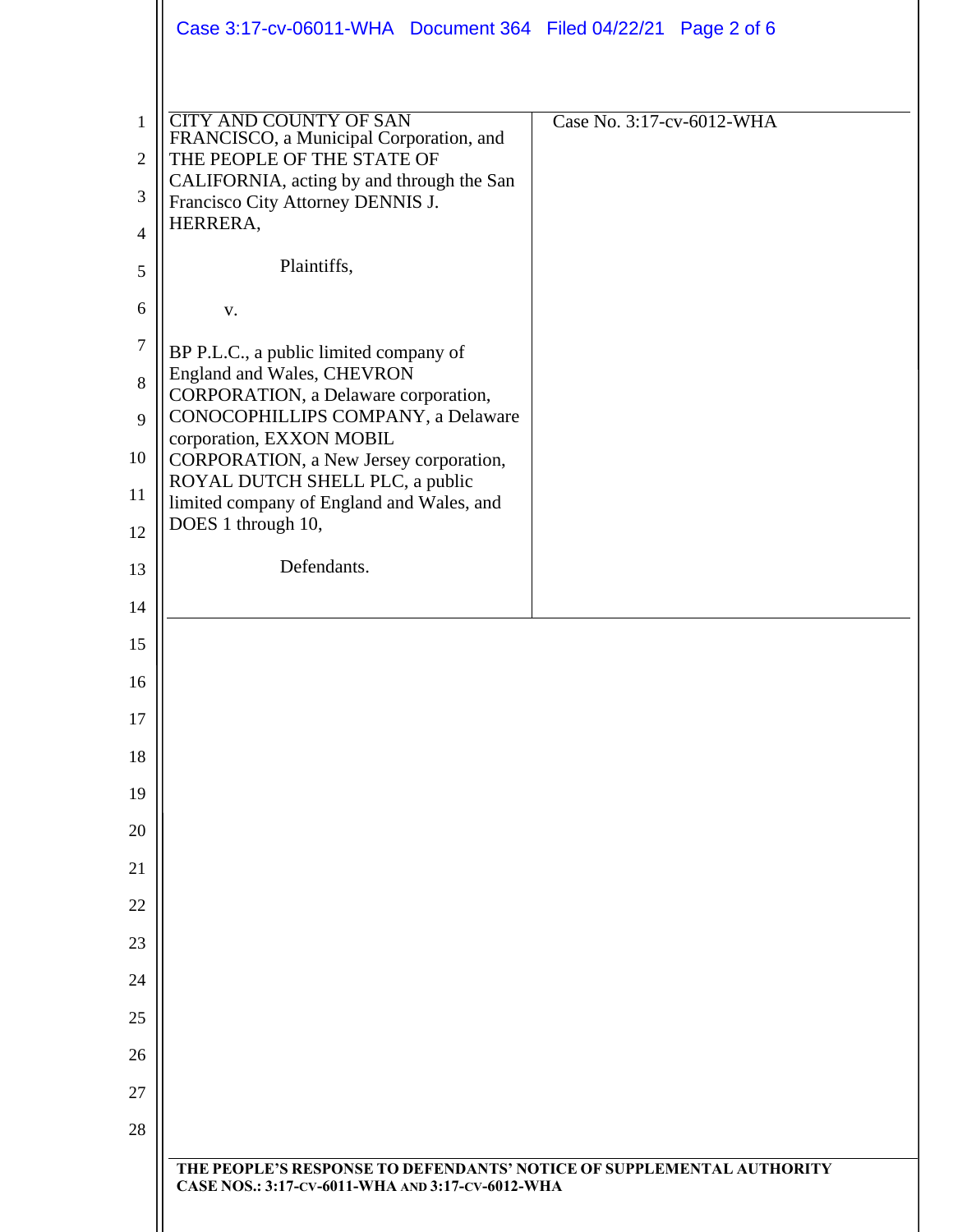## Case 3:17-cv-06011-WHA Document 364 Filed 04/22/21 Page 3 of 6

1 2 3 4 5 6 The People of the State of California, by and through the City Attorney for the City of Oakland and the City Attorney for the City and County of San Francisco, respectfully submit this response to Defendants' Notice of Supplemental Authority (Case No. 3:17-cv-6011. Dkt. No. 363; Case No. 3:17-cv-6012, Dkt. No. 306) ("Notice") regarding *City of New York v. Chevron Corp.*, No. 2188, 2021 WL 1216541 (2d Cir. Apr. 1, 2021). That decision has no bearing on the People's renewed motion to remand.

7 8 9 10 11 12 13 14 15 16 17 18 19 20 21 *First*, the Second Circuit's opinion did not address any question of removal jurisdiction, much less the specific removal grounds remaining at issue here (federal officer, the Outer Continental Shelf Lands Act, and federal enclaves). *See City of New York*, 2021 WL 1216541, at \*8. Instead, the Second Circuit expressly limited its analysis to the merits of an ordinary preemption defense, and it went out of its way to distinguish *City of New York* from "the parade of recent opinions holding that state-law claims for public nuisance brought against fossil fuel producers do not arise under federal law" for purposes of subject matter jurisdiction. *Id.* (cleaned up). Because New York City originally filed suit in federal court on diversity grounds, the Second Circuit "consider[ed] the [defendants' ordinary] preemption defense on its own terms, not under the heightened standard unique to the removability inquiry." *Id.* Accordingly, *City of New York* sheds no light on the jurisdictional questions pending before this Court (or before the Supreme Court on Defendants' pending petition for certiorari in *City of Oakland v. BP PLC*, 969 F.3d 895 (9th Cir. 2020)). Indeed, the Second Circuit specifically concluded that the Ninth Circuit's reasoning in *City of Oakland* "does not conflict with our holding." *City of New York*, 2021 WL 1216541, at \*8.

22 23 24 25 26 27 28 *Second*, the Second Circuit's ordinary preemption analysis in *City of New York* is irrelevant because it addressed a theory of liability under New York state law that the People have not advanced in this case. New York City expressly defined the conduct giving rise to defendants' alleged liability in that case as those companies' "lawful" "production, promotion, and sale of fossil fuels." *Id.* at 5; *see also id.* at 2 ("[New York City] acknowledges that the [defendants'] conduct is lawful commercial activity." (cleaned up)). In the present case, however, the People allege, pursuant to well-settled California representative public nuisance law, that the conduct that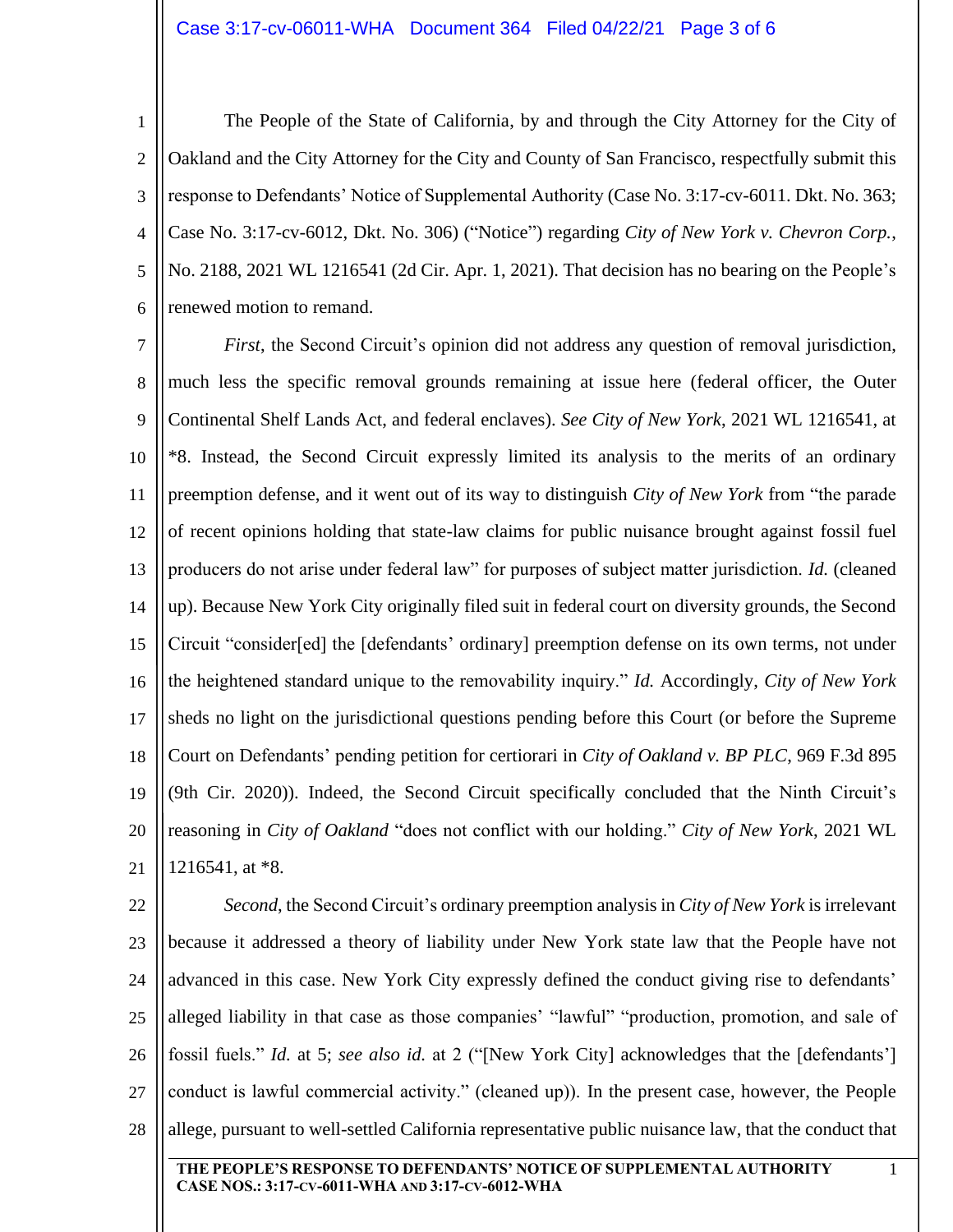## Case 3:17-cv-06011-WHA Document 364 Filed 04/22/21 Page 4 of 6

1 2 3 4 triggers Defendants' liability is their "large-scale, sophisticated advertising and communications campaigns" "to deny and discredit the mainstream scientific consensus on global warming, downplay the risks of global warming," and "mislea[d] the public about global warming." Oak. 1st Am. Compl. (Dkt. No. 199) ¶¶ 5–6, 103; S.F. 1st Am. Compl. (Dkt. No. 168) ¶¶ 5–6, 103.

5 6 7 8 9 10 11 12 13 14 Defendants' Notice tries to cast these critical allegations of wrongful promotion as mere "artful pleading." Not. 1, 3. But in fact, Defendants' campaigns of climate disinformation—which are never mentioned in the Second Circuit's opinion—form the indispensable core of the People's case here. Under California public nuisance law, a defendant may not be held liable for "simply failing to warn of a defective product" or for merely manufacturing and selling a hazardous but lawful product. *People v. ConAgra Grocery Prods. Co.*, 17 Cal.App.5th 51, 84 (2017), *reh'g denied* (Dec. 6, 2017), *rev. denied* (Feb. 14, 2018), *cert. denied*, 139 S. Ct. 377 (2018). Instead, public nuisance liability in this context is established by proof of "wrongful promotion"—that is, the "affirmative promotion" of a dangerous consumer product through deceptive advertising. *Id.* at 84, 93.

15 16 17 18 19 20 21 22 23 24 25 26 27 Defendants' reliance on *City of New York* is therefore wholly misplaced. They argue, for example, that removal is proper because New York City's lawsuit sought to "effectively impose strict liability for the damages caused by fossil fuel emissions no matter where in the world those emissions were released (or who released them)." Not. 3. In the People's case, however, the complaints do not, and could not, allege that Defendants should be held strictly liable for the production and sale of fossil fuels. Instead, those complaints allege that Defendants are liable for their wrongful, i.e., deceitful and misleading, promotion of fossil fuel products, which is why the People sued companies that orchestrated and implemented the challenged climate-disinformation campaigns. Defendants also argue that *City of New York* supports their assertion that a finding of liability could impair the production of fossil fuels on the Outer Continental Shelf because, according to the Second Circuit, the defendants in that case could not "avoid all liability" without "ceas[ing] global production [of fossil fuels] altogether." *Id.* But this case involves a materially different claim; and "[t]he People do not seek to impose liability on Defendants for their direct

28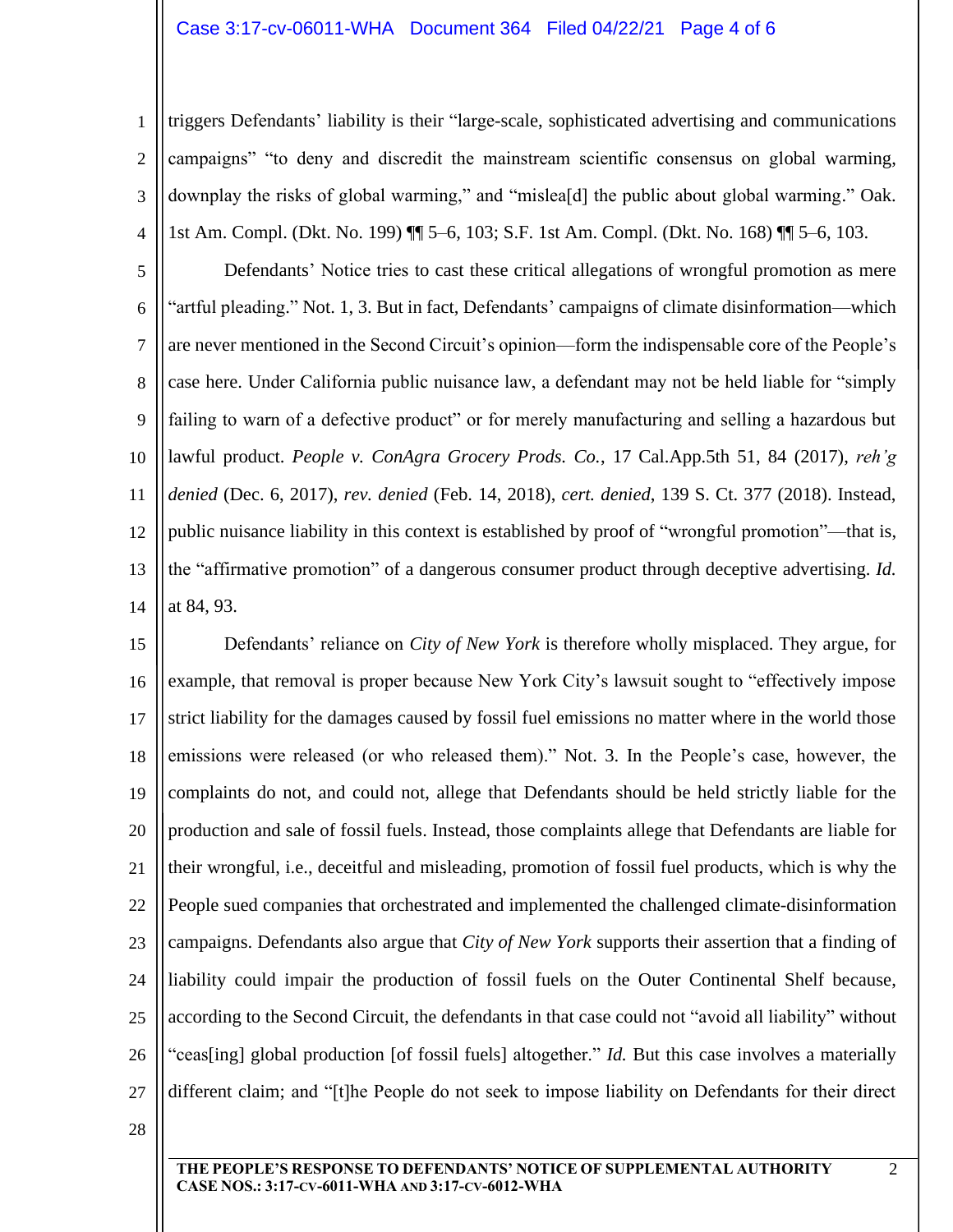1 2 emissions of greenhouse gases and do not seek to restrain Defendants from engaging in their business operations." Oak. & SF 1st Am. Compls. ¶ 11.

3 4 5 6 7 8 In short, the Second Circuit's decision in *City of New York* has nothing to say about the issues before this Court, namely whether the People's public nuisance claim for wrongful promotion of a hazardous product is removable on the basis of the Outer Continental Shelf Lands Act, federal officer jurisdiction, the federal enclave doctrine, or the First Amendment. The Court should therefore disregard *City of New York* and remand the People's case to state court, where it belongs.

9

| 10 | Dated: | April 22, 2021                                   | Respectfully submitted,                                                                                  |
|----|--------|--------------------------------------------------|----------------------------------------------------------------------------------------------------------|
| 11 |        |                                                  | <b>CITY OF OAKLAND</b>                                                                                   |
| 12 |        |                                                  | By: /s/ Barbara J. Parker                                                                                |
| 13 |        |                                                  | BARBARA J. PARKER (State Bar #069722)<br><b>City Attorney</b>                                            |
| 14 |        |                                                  | MARIA BEE (State Bar #167716)                                                                            |
| 15 |        |                                                  | <b>Chief Assistant City Attorney</b><br>ZOE M. SAVITSKY, (State Bar #281616)                             |
| 16 |        |                                                  | <b>Supervising Deputy City Attorney</b><br>MALIA MCPHERSON (State Bar #313918)<br>Deputy City Attorney   |
| 17 |        |                                                  | One Frank H. Ogawa Plaza, 6th Floor                                                                      |
| 18 |        |                                                  | Oakland, California                                                                                      |
| 19 |        |                                                  | Tel.: (510) 238-3601<br>Fax: (510) 238-6500                                                              |
| 20 |        |                                                  | mmcpherson@oaklandcityattorney.org                                                                       |
| 21 |        |                                                  | * Pursuant to Civ. L.R. $5-1(i)(3)$ , the electronic<br>filer has obtained approval from this signatory. |
| 22 |        |                                                  |                                                                                                          |
| 23 |        |                                                  | <b>CITY AND COUNTY OF SAN</b><br><b>FRANCISCO</b>                                                        |
| 24 |        |                                                  | By: /s/ Matthew D. Goldberg                                                                              |
| 25 |        |                                                  | DENNIS J. HERRERA (State Bar #139669)                                                                    |
| 26 |        |                                                  | <b>City Attorney</b><br>RONALD P. FLYNN (State Bar #184186)                                              |
| 27 |        |                                                  | <b>Chief Deputy City Attorney</b>                                                                        |
| 28 |        |                                                  | YVONNE R. MERÉ (State Bar #173594)                                                                       |
|    |        |                                                  | THE PEOPLE'S RESPONSE TO DEFENDANTS' NOTICE OF SUPPLEMENTAL AUTHORITY                                    |
|    |        | CASE NOS.: 3:17-CV-6011-WHA AND 3:17-CV-6012-WHA |                                                                                                          |
|    |        |                                                  |                                                                                                          |

3